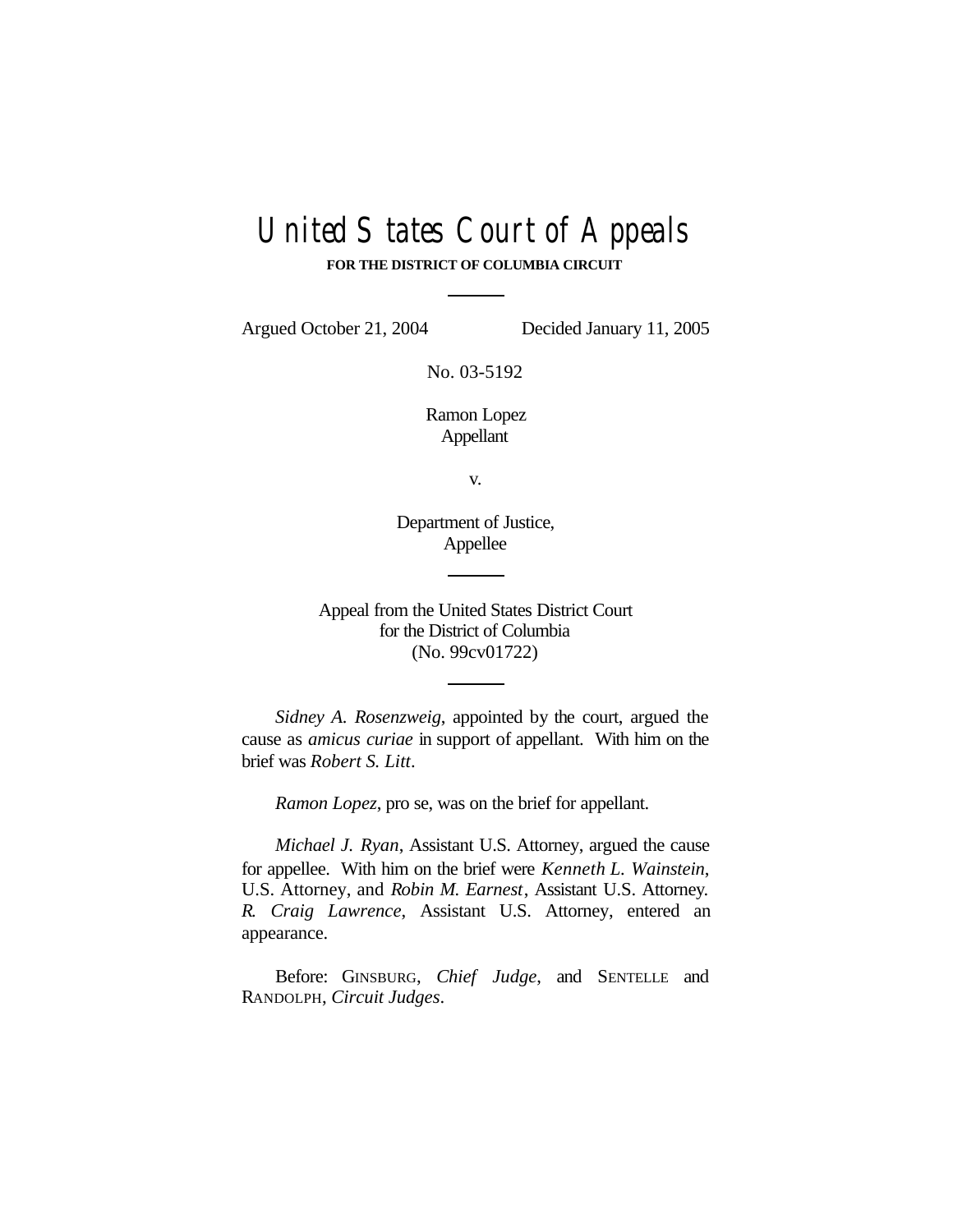## Opinion for the Court filed by *Circuit Judge* SENTELLE.

SENTELLE, *Circuit Judge*: Ramon Lopez appeals the District Court's decision in which the court held that he was not entitled to certain documents related to a grand jury investigation under the Freedom of Information Act ("FOIA"). Specifically, the court held that the documents requested by Lopez fell within the third class of documents exempted from FOIA: documents protected by other statutes (in this case, documents covered by Rule 6(e) of the Federal Rules of Criminal Procedure). *See* Memorandum Opinion, *Lopez v. U.S. Dep't of Justice*, No. 99-1722, slip op. at 4-5 (D.D.C. filed Mar. 19, 2001) ("Memo Order"). *See also* Memorandum Denying Reconsideration, *Lopez v. U.S. Dep't of Justice*, No. 99-1722, slip op. at 6-7 (D.D.C. filed Jan. 21, 2003) ("Denial of Reconsideration"). Lopez contends that the documents requested do not fall under the purview of Rule 6(e), and therefore are not covered by FOIA Exemption 3. Because we agree with the District Court's conclusion that dates on which grand jury subpoenas and requests for production, writs of testificandum and witness debriefings are all items that inherently reveal secret matters occurring before the grand jury, we affirm in part the court's grant of summary judgment. But because dates on which prosecutors interviewed prospective grand jury witnesses do not inherently reveal secret matters occurring before a grand jury, and because the Government has failed to demonstrate how disclosing the date of any particular witness interview would reveal a protected aspect of the grand jury, we remand this case to the District Court, instructing it to order the Department of Justice to release the dates on which it interviewed grand jury witnesses prior to testimony.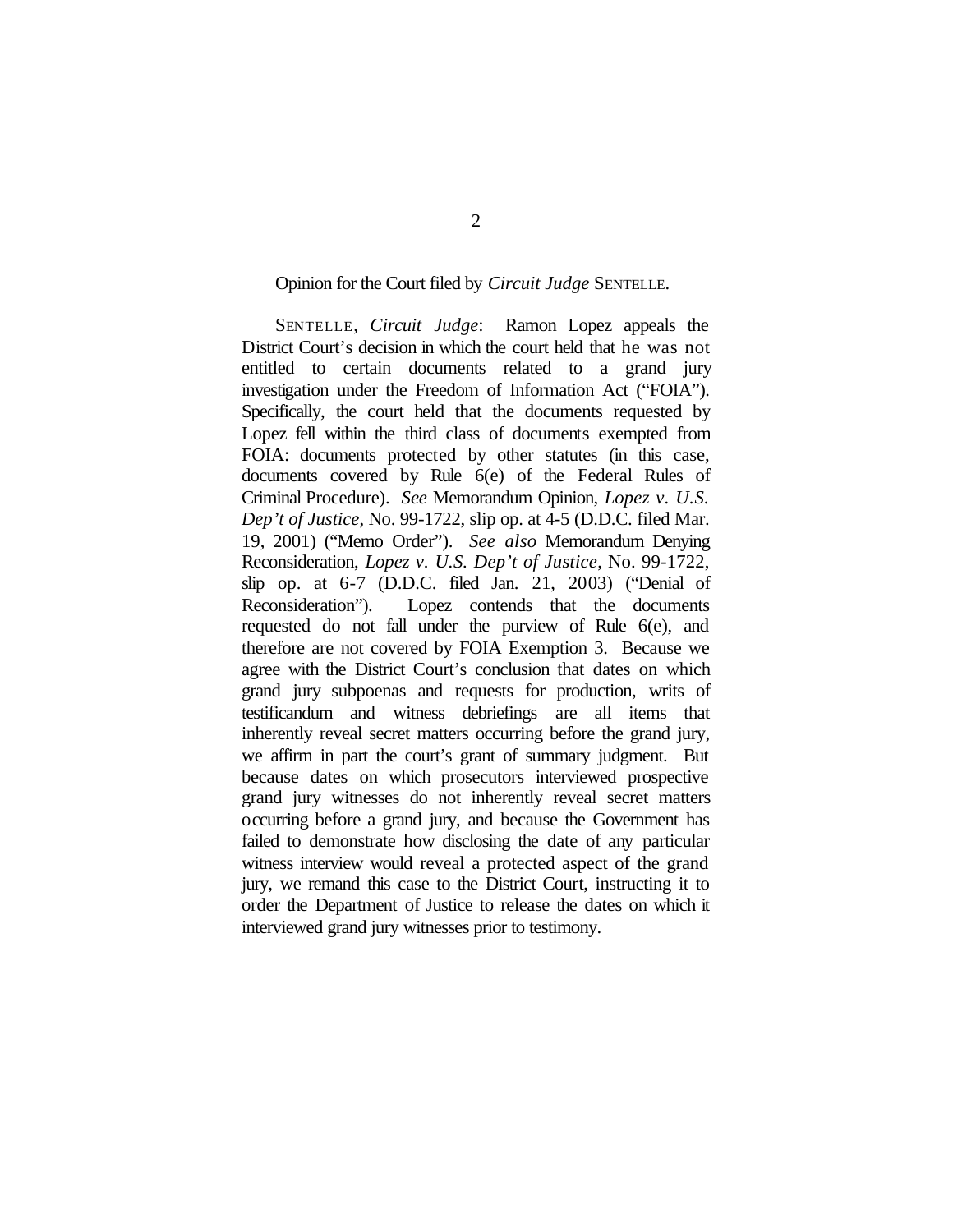## **I. Background**

On June 19, 1990, Appellant Lopez ("Lopez") was charged in District Court with possession of cocaine with intent to distribute, and conspiracy to possess cocaine. In September 1991 he was tried and convicted on all counts; he was sentenced in January of the following year. Throughout the trial and sentencing, Lopez was represented by A. Scott Miller ("Miller"). With new counsel, Lopez appealed. The conviction was affirmed.

Lopez later learned that the grand jury investigating him had also investigated Miller. On January 12, 1994, Miller pleaded guilty to money laundering and other charges. Lopez moved to vacate his own sentence pursuant to 28 U.S.C. § 2255 (permitting collateral attack on convictions).

Beginning in 1997, Lopez began to file FOIA requests seeking information regarding the grand jury investigation from the U.S. Department of Justice ("DOJ"). In June 1999, Lopez commenced, *pro se*, a civil action under FOIA, 5 U.S.C. § 552, and the Privacy Act of 1974, 5 U.S.C. § 552a, to secure the documents requested. On February 23, 2000, in response to an order of the District Court, Lopez clarified and limited the scope of his requests. The requests were revised over the course of the litigation. By the time the District Court issued its Memo Order, they had taken the following form:

1) "All reports of investigations (or segregable portions) during civil or criminal investigations of A. Scott Miller from 1988 through January 13, 1994, including dated handwritten notes, interviews and surveillance by agents of the United States Customs Service." ["Request One"]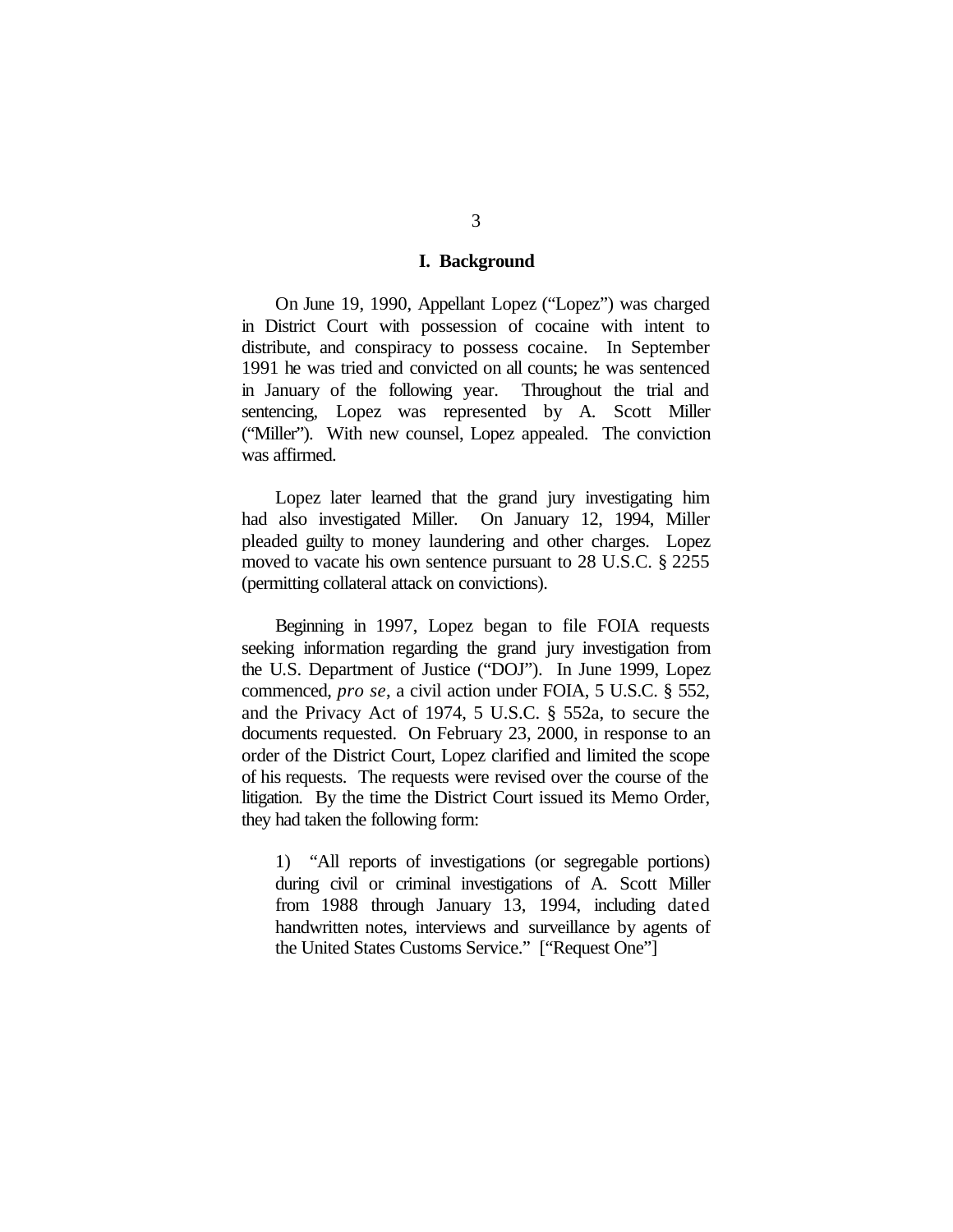2) "Copies of any and all subpoenas, or segregable portions of it, writs of testificandum, or requests for production of federal or state prisoners before Grand Jury 91-7 or any other grand jury investigating Miller as a target or subject, or for interviews or debriefings." ["Request Two"]

3) "Copies of the Report of Investigation closing the first investigation against Miller, opening the second investigation against him, and a report as a result of an interview between Miller and Customs agents in or around May, 1991, which resulted in a false statement charge against Miller." ["Request Three"]

### *Lopez*, Memo Order, slip op. at 3.

With regard to Request Two, Lopez requested that the District Court order the DOJ to produce a *Vaughn* index of the documents being withheld. *See Vaughn v. Rosen*, 484 F.2d 820, 827-29 (D.C. Cir. 1973), *cert. denied*, 415 U.S. 977 (1974). He made that request in April 2000; two months later, in his June 12, 2000 opposition to DOJ's motion to dismiss the case, he asserted that he was not "requesting any name of witness [*sic*], or jurors . . . but the *dates* that those documents were issued." Memorandum of Points and Authorities in Opposition to Defendant's Motion to Dismiss or in the Alternative for Summary Jugment [*sic*], and in Support of Plaintiff's Cross Motion for Summary Judgment at 12 (emphasis in original).

In support of its motion for summary judgment, the DOJ cited as a reason for its failure to disclose the sought-after documents: those matters were "specifically exempted from disclosure by statute." 5 U.S.C. § 552(b)(3) ("Exemption 3"). The "statute" invoked here was Rule 6(e) of the Federal Rules of Criminal Procedure (secrecy of grand jury proceedings). In March 2001, the District Court granted DOJ's motion for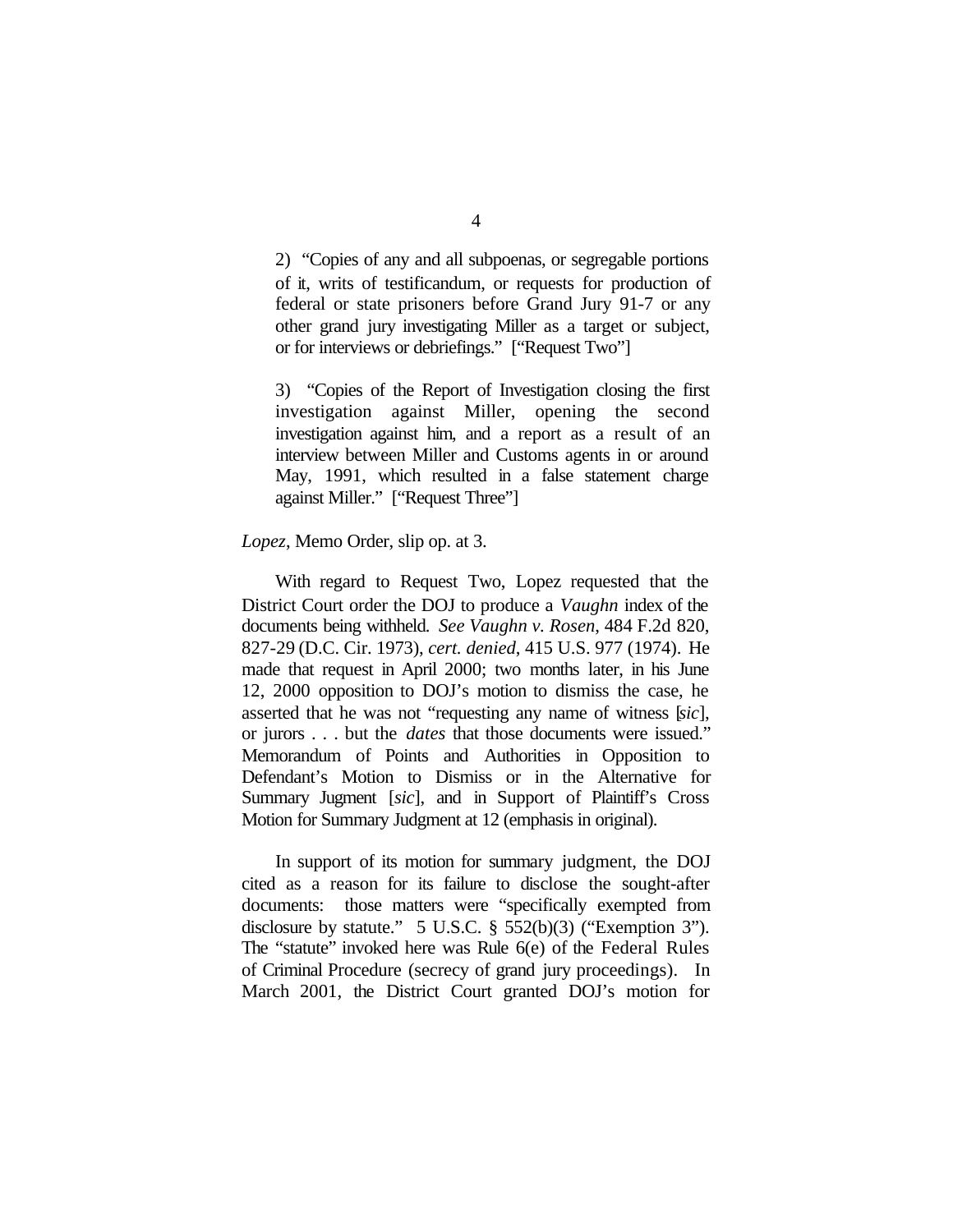summary judgment regarding the request for grand jury information, per Exemption 3. The court did not address the issue of segregability of dates or other information. Lopez filed a motion for reconsideration, in which he agreed that

disclosure of the subpoenas and writs of testificandum, which would reveal the identities of the witness before the grand jury is prohibited under Rule 6(e) . . . . However, disclosure of *segregable portions* of those documents, e.g., the *dates* of the documents were prepared, issued, etc., are not prohibit [*sic*], does not violated [*sic*] the core of the Rule.

Plaintiff's Motion for Reconsideration, Clarification of March 19, 2001 Order at 4 (emphasis in original).

On March 11, 2002, the Court granted Lopez's renewed motion requiring DOJ to file an unredacted *Vaughn* index listing the dates of 15 reports of investigation, but *not* dates on which subpoenas were issued. The DOJ filed the *Vaughn* index a few weeks later.

Finally, in January 2003, the District Court granted the DOJ summary judgment with respect to FOIA Requests One and Three, per FOIA's Exemption 7(C) (unwarranted invasion of personal privacy). Denial of Reconsideration at 14 (citing 5 U.S.C.  $\S$  552(b)(7)(C)).

Lopez timely filed this appeal. On March 29, 2004, this Court granted the DOJ's motion for summary affirmance on the issues other than the dates in the grand jury documents. *Lopez v. U.S. Dep't of Justice*, No. 03-5192 (D.C. Cir. Mar. 29, 2004) (order granting partial summary affirmance). Attorneys Rosenzweig and Litt were appointed *amicus curiae* to present arguments in favor of Lopez's position. *Id.*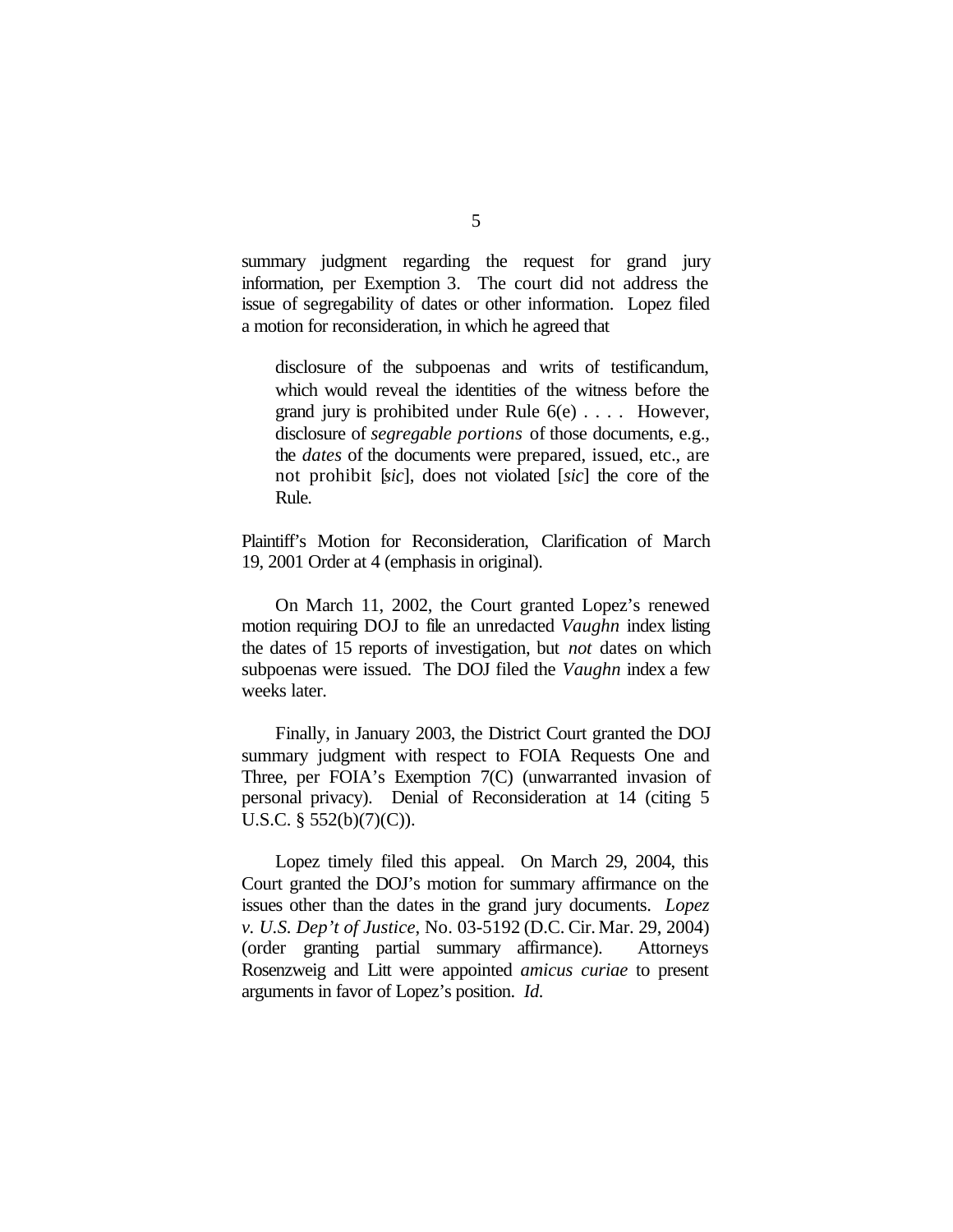#### **II. Analysis**

The standard governing a grant of summary judgment in favor of an agency that claims it has fully discharged its FOIA disclosure obligations is well established. . . . [T]he agency must show, viewing the facts in the light most favorable to the requester, that there is no genuine issue of material fact. . . . We review the issue *de novo* on the district court record.

#### *Steinberg v. DOJ*, 23 F.3d 548, 551 (D.C. Cir. 1994).

This Court recognized long ago that requests for documents related to grand jury investigations implicate FOIA's third exemption, because Rule 6(e) of the Federal Rules of Criminal Procedure prohibits government attorneys and others from "disclos[ing] a matter occurring before the grand jury." FED. R. CRIM. P.  $6(e)(2)(B)$ . This is not to say that Rule  $6(e)$  draws "a veil of secrecy . . . over all matters occurring in the world that happen to be investigated by a grand jury." *SEC v. Dresser Industries, Inc.*, 628 F.2d 1368, 1382 (D.C. Cir.)*(en banc*), *cert. denied*, 449 U.S. 993 (1980). Quite the contrary: "[t]here is no *per se* rule against disclosure of any and all information which has reached the grand jury chambers." *Senate of the Commonwealth of PuertoRico v. DOJ*, 823 F.2d 574,582 (D.C. Cir. 1987) ("*SCPR*"). The relevant inquiry for this Court is whether disclosure of the information requested would "tend to reveal some secret aspect of the grand jury's investigation, such matters as the identities of witnesses or jurors, the substance of testimony, the strategy or direction of the investigation, the deliberations or questions of jurors, and the like." *Id.* (internal quotation marks omitted).

This Court need not evaluate the revelatory characteristics of every individual document in each case before it. As the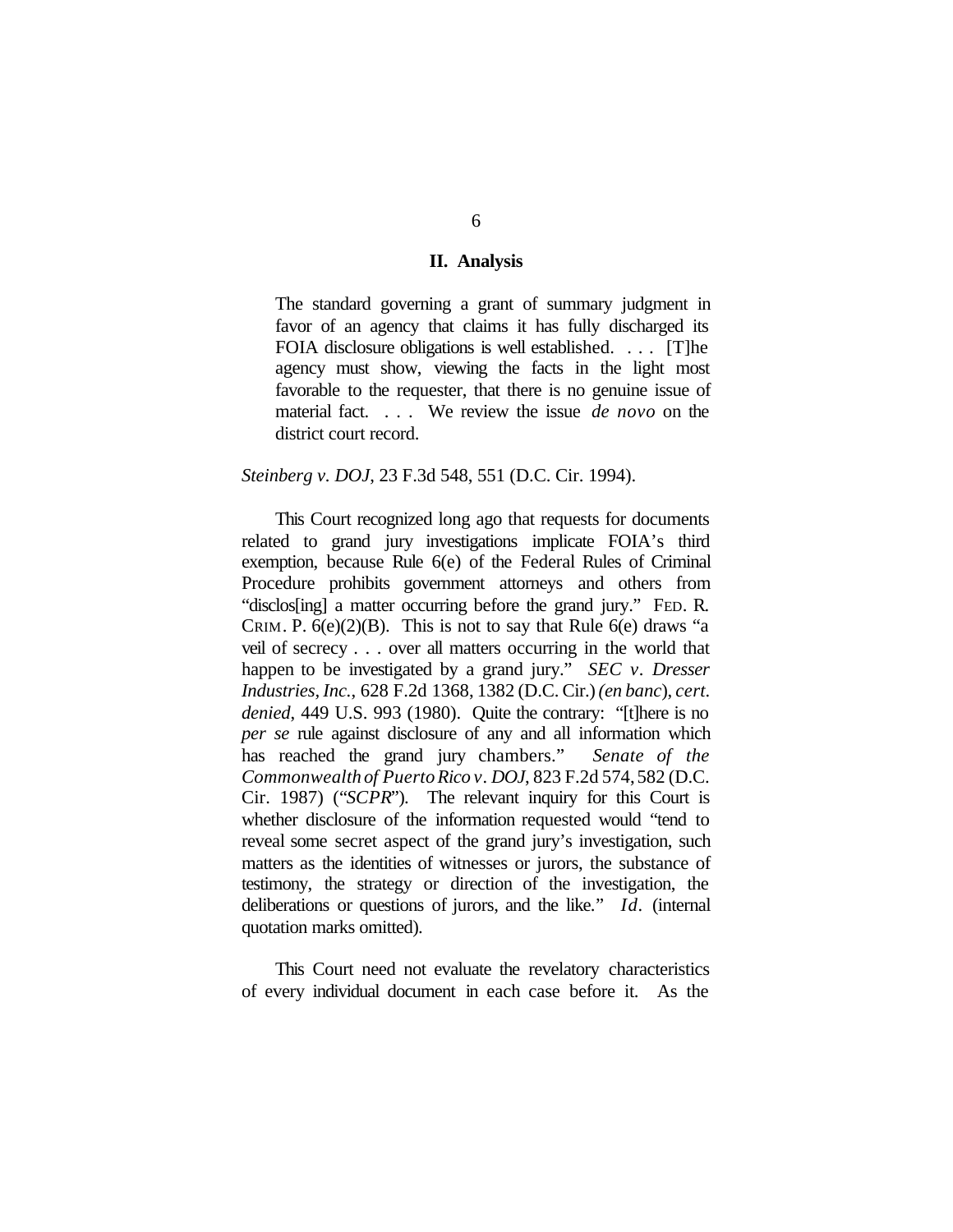Supreme Court suggested, "categorical decisions may be appropriate and individual circumstances disregarded when a case fits into a genus in which the balance characteristically tips in one direction." *DOJ v. Reporters Committee for the Freedom of the Press*, 489 U.S. 749, 776 (1989). *See also Maydak v. DOJ*, 218 F.3d 760, 766 (D.C. Cir. 2000). We find such a categorical approach appropriate on the facts before us in this case. Lopez has requested a specific set of classes of documents: grand jury subpoenas, writs of testificandum, requests for production, pre-testimonial interviews, and posttestimonial debriefings. We examine each of those classes of documents in turn.

*Grand Jury Subpoenas*: This Court has recognized that the term "grand jury subpoena" is in some respects a misnomer, because the grand jury itself does not decide whether to issue the subpoena; the prosecuting attorney does. *Doe v. DiGenova*, 779 F.2d 74, 80 & n.11 (D.C. Cir. 1985). But the grand jury's limited role in the formal issuance of a grand jury subpoena is immaterial to the question before us today. On this point there can be no dispute: The date on which a grand jury subpoena was issued inherently tends to "reveal" the "direction of the investigation." The prosecutor may issue the subpoena without the knowledge of the grand jury, but his authority to do so is grounded in the grand jury investigation, not the prosecutor's own inquiry. Federal prosecutors have no authority to issue grand jury subpoenas independent of the grand jury. *See* SARA SUN BEALE ET AL., 1 GRAND JURY LAW AND PRACTICE 6-11 to 6-12 & n.13 (2d ed. 2004). *See also Durbin v. United States*, 221 F.2d 520, 522 (D.C. Cir. 1954) ("It was clearly an improper use of the District Court's process for the Assistant United States Attorney to issue a grand jury subpoena for the purpose of conducting his own inquisition."). *DiGenova* may have noted that the grand jury itself does not decide to issue the subpoena, but it also noted that "a grand jury subpoena gets its name *from*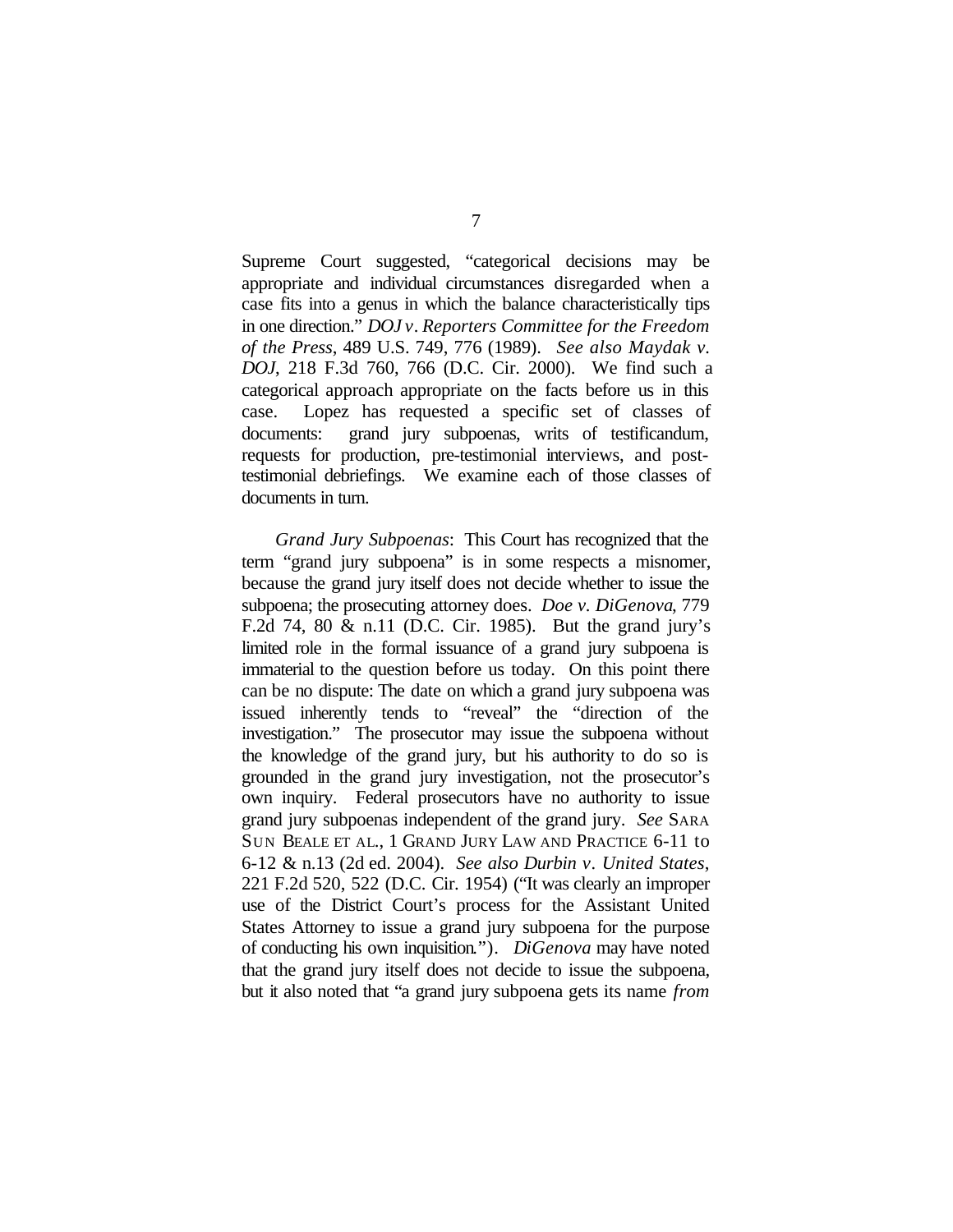*the intended use of the testimony*." 779 F.2d at 80 n.11 (emphasis added). Because the evidence and testimony subpoenaed is that which is intended to be used by the grand jury, the subpoenas and the dates on which they are issued tend to reveal the direction of the relevant investigation. All grand jury subpoenas (be they *ad testificandum* or *duces tecum*) and therefore their dates of issuance fall within FOIA's third exemption.

"*Writs of Testificandum" and Requests for Production of Prisoners*: Lopez's Request Two is ambiguous to the extent that it does not specify whether "writs of testificandum" refers to the aforementioned "subpoenas *ad testificandum*" or "writs of habeas corpus *ad testificandum*." But because the following item in Request Two is "requests for production of federal or state prisoners," the ambiguity need not be resolved here.

Writs of habeas corpus *ad testificandum*, when submitted by federal prosecutors to secure the presence of prisoners before the grand jury, are governed by the same rules that govern the issuance of subpoenas: Rule 17 of the Federal Rules of Criminal Procedure. *U.S. v. Garrard*, 83 F.3d 889, 893 (7th Cir. 1996); *U.S. v. Rinchack*, 820 F.2d 1557, 1567 & n.13 (11th Cir. 1987). When these writs are submitted by prosecutors, they are meant to serve the same purposes as subpoenas; they simply obligate a different party (i.e., the custodian of the would-be witness rather than the would-be witness himself). *Garrard*, 83 F.3d at 893. For that reason, the foregoing discussion of subpoenas applies to writs of habeas corpus *ad testificandum* and "requests for production of federal or state prisoners" submitted by the prosecutor for the purpose of securing testimony before the grand jury, and any such writs and requests fall within FOIA's third exemption.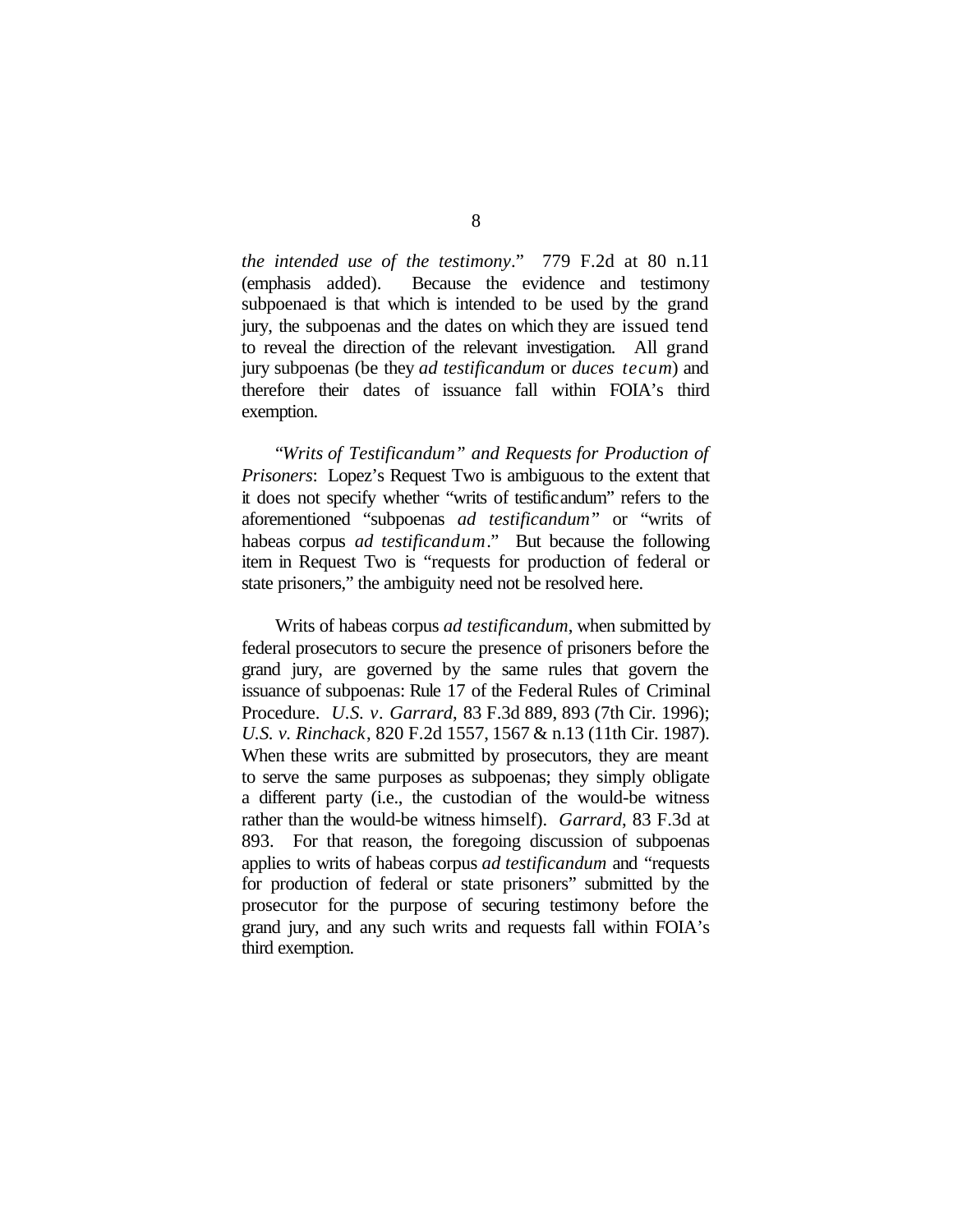*Preliminary Witness Interviews*: Prosecutors often interview witnesses in advance of grand jury testimony. In considering whether the dates of such interviews tend to reveal the inner workings of a grand jury, we must "differentiate between . . . [the prosecutor's] own investigation, and . . . a *grand jury's* investigation, a distinction of the utmost significance." *In re Sealed Case No. 99-3091*, 192 F.3d 995, 1002 (D.C. Cir. 1999) (emphasis in original). A prosecutor may interview a potential grand jury witness either as part of a "screening" process in advance of actual grand jury testimony, or as part of the prosecution's own investigation. *See United States v. Burke*, 856 F.2d 1492, 1495 (11th Cir. 1988), *cert. denied sub nom. Greeson v. United States*, 492 U.S. 908 (1989).

Because a preliminary interview may serve the distinct interests of the prosecutor *qua* prosecutor or of the prosecutor *qua* "grand jury facilitator," the date of a preliminary interview does not on its face convey any information about "some secret aspect of the grand jury's investigation." In many cases, revealing the dates of preliminary interviews conducted for the purposes of "screening" potential witnesses may in fact "tend to reveal some secret aspect of the grand jury," but we cannot, on the record before this Court, make such a finding on a *categorical* basis. The Government has failed to meet its burden of demonstrating some "nexus between disclosure and revelation of a protected aspect of the grand jury's investigation." *SCPR*, 823 F.2d at 584. Unless the Government can demonstrate that disclosure of the date of a particular preliminary interview would tend to reveal the inner workings of the grand jury investigation, that date is not exempt from disclosure under FOIA's third exemption.

*Subsequent Witness Debriefings*: Just as preliminary interviews may serve the purposes of the prosecutor's own investigation or the purposes of the prosecutor's role with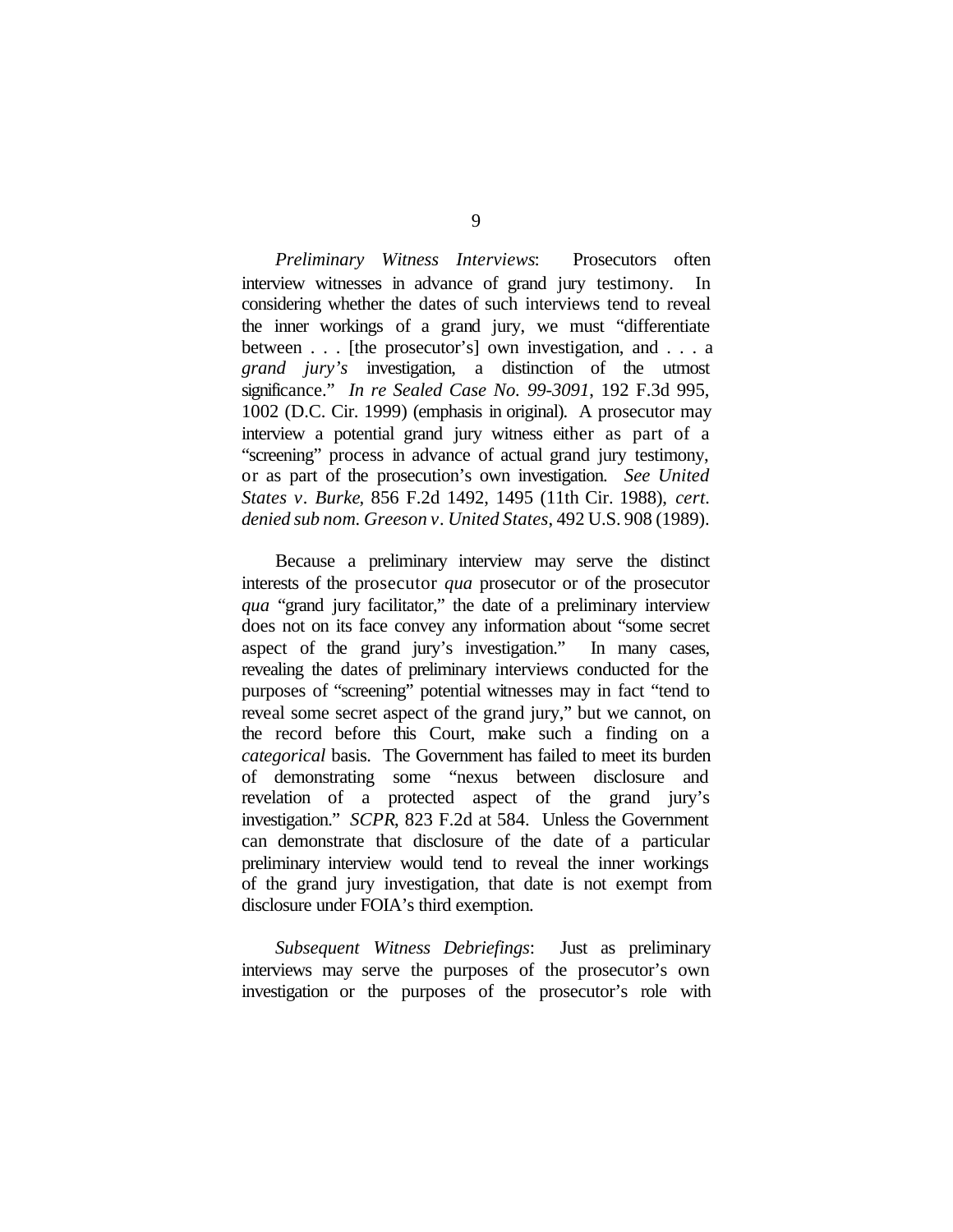respect to the grand jury, post-testimony debriefings may also serve dual purposes. But pre-testimony interviews and posttestimony debriefings differ in one material respect: a posttestimony debriefing of a witness inherently indicates that the witness *did*, in fact, *testify* before the grand jury. In this respect, a post-testimony debriefing is much more akin to a grand jury subpoena than to a pre-testimony interview: just as a subpoena indicates that the grand jury wants a witness to testify, a debriefing indicates that the grand jury wanted a witness to testify (and that the witness did, in fact, testify). In either case, there is a nexus between disclosure of the information and revelation of the grand jury's strategy or direction in the past. Therefore, just as we hold that the issuance dates of grand jury subpoenas fall within the third exemption to FOIA, we hold that the dates of post-testimony witness debriefings categorically fall within the third exemption to FOIA.

## **III. Conclusion**

Because we hold that FOIA's Exemption 3, incorporating Rule 6(e) of the Federal Rules of Criminal Procedure, categorically exempts (i) issuance dates of grand jury subpoenas, (ii) writs of habeas corpus *ad testificandum* and any other type of request of production of prisoners for the purposes of grand jury testimony, and (iii) the dates of post-testimony debriefings of grand jury witnesses, we affirm in part the District Court's grant of summary judgment. But because we hold that the exemption does not include all preliminary interviews conducted by prosecutors supervising grand jury investigations, and because the Government has failed to prove an exemption should be given in the circumstances of this case, we reverse in part the District Court's grant of summary judgment and remand the case for further proceedings consistent with this opinion. We instruct the District Court, upon remand, to order the Government to release the dates it interviewed grand